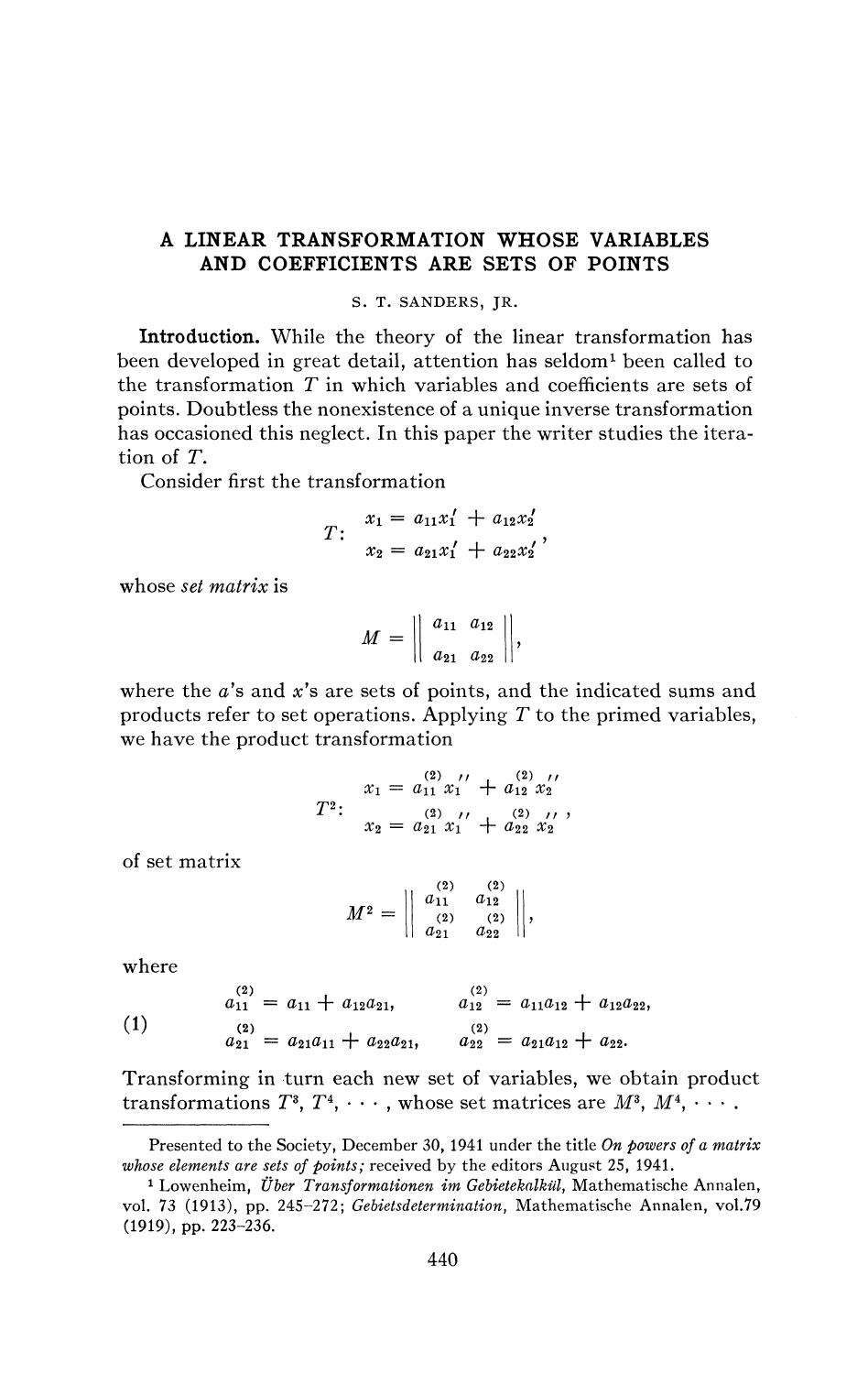Set matrices  $M(a_{ij})$  and  $M'(a'_{ij})$  are defined to be *equal* if  $a_{ij} = a'_{ij}$ ,  $i, j = 1, 2, \dots, n$ , while if  $a_{ij} \subset a'_{ij}$  then we shall write  $M \subset M'$ . A sequence  $M_k$ ,  $k=1, 2, \cdots$ , of set matrices is *increasing* or *decreasing* according as  $M_k \subset M_{k+1}$ , or  $M_{k+1} \subset M_k$ .

From (1) follow  $a_{11}C a_{11}^{(2)}$  and  $a_{22}C a_{22}^{(2)}$ . The assumptions  $a_{12}C a_{12}^{(2)}$ and  $a_{21}Ca_{21}^{(2)}$  are equivalent to

$$
(2) \t a_{12} + a_{21} \subset a_{11} + a_{22},
$$

which is a necessary and sufficient condition that  $M \subset M^2$ . But from (1) we have  $a_{12}^{(2)} + a_{21}^{(2)} \text{ } \text{ } \text{ } \text{ } \text{ } \text{ } \text{ } \text{ } a_{11}^{(2)} + a_{22}^{(2)}$ , whence by (2) the inclusion  $M^2 \text{ } \text{ } \text{ } M^4$ , and the following theorem is established.

THEOREM 1. The sequences  $M^{2k}$  and  $M^{2k+1}$ ,  $k = 1, 2, \dots$ , of second *order set matrices are increasing.* 

From (1) follow also  $a^{(2)}_{12} \text{ } \text{ } C \text{ } a_{12}$  and  $a^{(2)}_{21} \text{ } \text{ } C \text{ } a_{21}$ , while the assumptions  $a_{11}^{(2)} \text{C} a_{11}$  and  $a_{22}^{(2)} \text{C} a_{22}$  are equivalent to

$$
(3) \t a_{12}a_{21} \subset a_{11}a_{22},
$$

a necessary and sufficient condition that  $M^2 \subset M$ . From (1) comes  $a_{12}^{(2)}a_{21}^{(2)}\mathcal{C}a_{11}^{(2)}a_{22}^{(2)}$ , whence by (3) the inclusion  $M^{4}\mathcal{C}M^{2}$ , and the following theorem.

THEOREM 2. The sequences  $M^{2k}$  and  $M^{2k+1}$ ,  $k = 1, 2, \dots$ , of second *order set matrices are decreasing.* 

This theorem follows at once.

THEOREM 3. *Even powers of a second order transformation are identical] likewise odd powers beyond the first.* 

**The general case.** Consider the transformation

$$
T: x_i = \sum_{j=1}^n a_{ij} x'_j, \qquad i = 1, 2, \cdots, n,
$$

of set matrix

$$
M = \left\| \begin{array}{ccc} a_{11} & a_{12} & \cdots & a_{1n} \\ a_{21} & a_{22} & \cdots & a_{2n} \\ \vdots & \vdots & \ddots & \vdots \\ a_{n1} & a_{n2} & \cdots & a_{nn} \end{array} \right\|,
$$

where the variables and coefficients are sets of points in a space whose generality is limited only by the following assumption.

<sup>&</sup>lt;sup>2</sup> The symbol  $\subset$  denotes inclusion.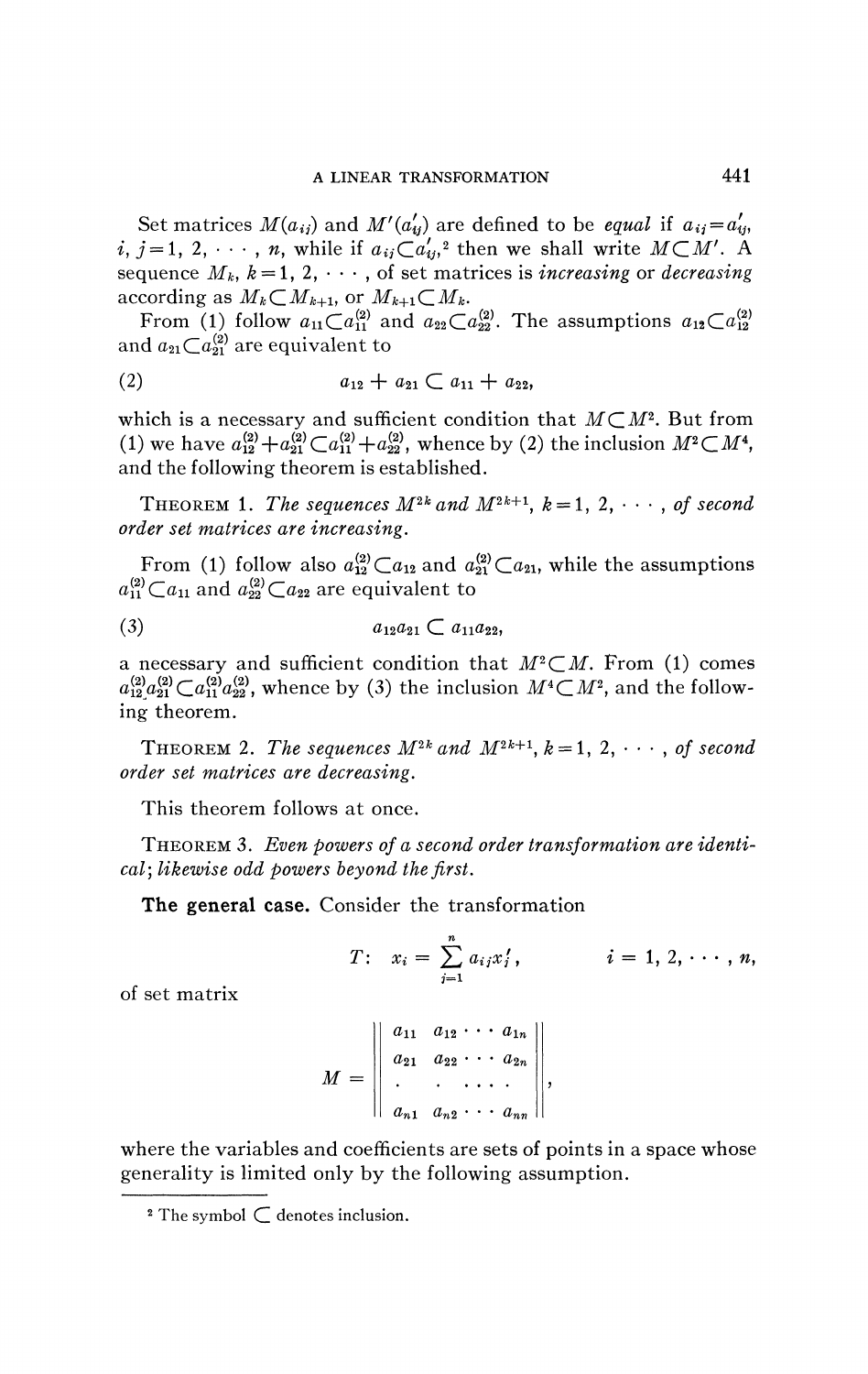442 S. T. SANDERS [June

(A) The elements  $a_{ij}$  of M are independent point sets. That is, if products  $P_1$ ,  $P_2$ ,  $\cdots$ ,  $P_k$ ,  $\cdots$  of elements of *M* are such that

$$
P_1 \subset \sum_{k \neq 1} P_k
$$

there is a subscript  $k = k'$  such that  $P_1 \subset P_{k'}$ .

The following theorem will presently be established.

THEOREM 4. *The iteration of the transformation T of order n leads to*  at most  $(n-1)^2 + N$  distinct transformations, where N is the least com*mon multiple of* 1, 2,  $\cdots$ , *n, and at most N of these transformations recur periodically. If the coefficients of T are independent, there are pre* $cisely (n-1)<sup>2</sup>+N distinct transformations of which N recur periodi$ *cally.* 

We shall denote by  $a_{ij}^{(p)}$  the element in the *i*th row and *j*th column of  $M^p$ . Clearly  $a_{ij}^{(p)}$  is a sum of products of the form

$$
P = a_{ik_2}a_{k_2k_3}a_{k_3k_4}\cdots a_{kpj},
$$

for all distinct ways of selecting the subscripts  $k_2, k_3, \dots, k_p$ , from the integers 1, 2,  $\dots$ , *n*. The characteristic interlocking form  $k_r k_s$ ,  $k_{s}k_{t}$  of the subscripts of consecutive factors of P will be expressed in the word *proper*. Thus  $a_{13}a_{32}a_{23}a_{32}a_{22}$  is a term of  $a_{12}^{(5)}$  and a proper product, as opposed to the identical point set  $a_{13}a_{22}a_{23}a_{22}$ .

The *order* of a product P is the number of factors occurring in the product. The orders of products  $P$ ,  $C$ ,  $\cdots$ , will be denoted by  $p, c, \dots$ . A cycle of P is a proper product  $a_{k_1k_2}a_{k_2k_3}\cdots a_{k_ek_1}$  of factors of P in which the subscripts  $k_1, k_2, \cdots, k_c$  are distinct. It is convenient to denote such a cycle by  $C_{k_1}$ . Thus  $a_{12}a_{23}a_{33}a_{32}$  involves the cycles  $C_2 = a_{23}a_{32}$ ,  $C_3 = a_{33}$ , and  $C'_3 = a_{32}a_{23}$ . A *closed cycle* of P is one whose factors occur consecutively in P. A product P is *c-cyclic* if every product of *c* consecutive factors is a closed cycle. It follows that these closed cycles are cyclic permutations of a single cycle *C,* known as the defining cycle of the product P. Thus  $a_{23}a_{31}a_{12}a_{23}a_{31}$  is 3-cyclic, with the defining cycle  $C_2 = a_{23}a_{31}a_{12}$ .

Proper products are *coterminal* if corresponding terminal subscripts are equal. Thus  $P = a_{12}a_{23}a_{34}$  and  $P_1 = a_{15}a_{54}$  are coterminal. Such products clearly are terms of elements similarly situated in set matrices  $M^p$  and  $M^{p'}$ . It is convenient to denote a proper product  $a_{ik_2}a_{k_2k_3}\cdots a_{k_n}$  by  $P_{ij}$ . If coterminal proper products  $P_{ij}$ ,  $P'_{ij}$  are

<sup>&</sup>lt;sup>3</sup> Thus, under (A), such inclusions as  $a_{12}a_{23} \subset P = a_{14}+a_{13}a_{32}$  cannot hold, since P does not involve one of the terms  $a_{12}$ ,  $a_{23}$ ,  $a_{12}a_{23}$ .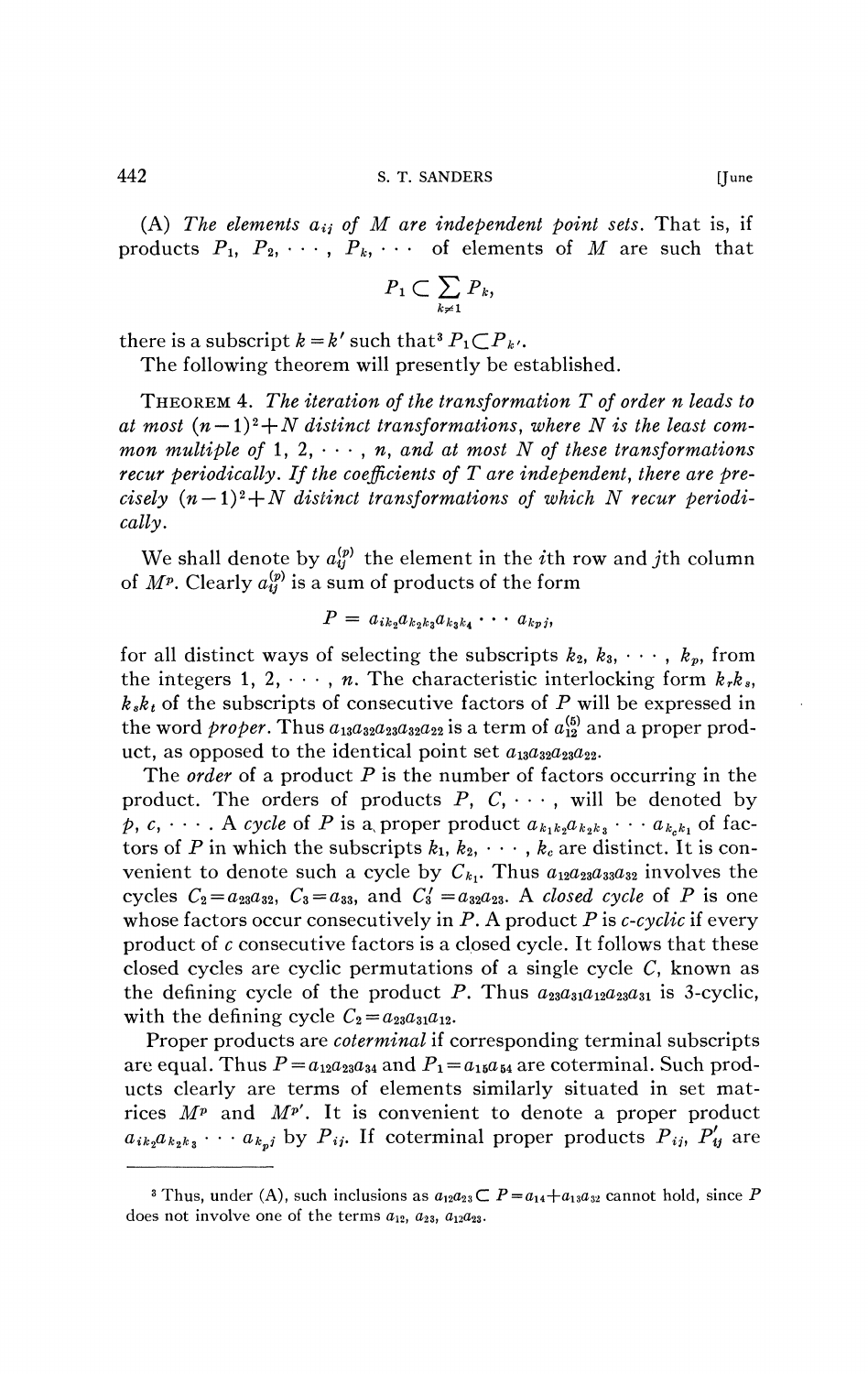such that  $p'_y < p_{ij}$  while  $P_{ij} \subset P'_y$ , we say that  $P'_y$  is a *contraction* of  $P_{ij}$ , while  $P_{ij}$  is an expansion of  $P'_{ij}$ . Thus  $a_{12}a_{23}$  is a contraction of  $a_{12}a_{24}a_{42}a_{23}$ , while the latter product is an expansion of the former.

The following lemmas are immediate consequences of the preceding definitions.

LEMMA 1. *A proper product of order exceeding*  $n - 1$  *involves a closed cycle.* 

LEMMA 2. *The deletion of a closed cycle from a proper product of greater order yields a contraction of the product.* 

LEMMA 3. *The insertion of a cycle Ck<sup>t</sup> into a proper product immediately following a factor*  $a_{k_r k_r}$ *, or immediately preceding a factor*  $a_{k_s k_t}$ *, yields an expansion of the product. Thus the appropriate insertion of*   $C_1 = a_{14}a_{41}$  into  $P_{12} = a_{13}a_{31}a_{12}$  yields  $P'_{12} = a_{13}a_{31}a_{14}a_{41}a_{12}$ *, or*  $a_{14}a_{41}a_{13}a_{31}a_{12}$ *.* 

Consider the sequence

(4) 
$$
P_{ij}, P'_{ij}, P''_{ij}, \cdots, P^{(k)}_{ij}
$$

in which each element after the first is obtained from its predecessor by the deletion of a closed cycle. The last element can involve no cycle, or is itself a cycle, and is called a *stem* of  $P_{ij}$ . The definition is not unique, since  $P_{ij}^{(k)}$  clearly varies with the sequence of cycles of  $P_{ij}$ whose deletion leads to (4). Thus  $a_{12}a_{23}a_{32}a_{24}a_{43}$  has the stems  $a_{12}a_{23}$ and  $a_{12}a_{24}a_{43}$ .

From Lemmas 1 and 2 follows this lemma.

LEMMA 4. *A stem of a proper product P is a contraction of P which has no contraction. The order of a stem cannot exceed n.* 

**Increasing sequences.** We first prove this lemma.

LEMMA 5. For every integer c not exceeding  $p$  nor n, there occurs in  $M^p$ ,  $p \geq 2$ , an element involving a term which is a c-cyclic product.

If  $p = mc$  each diagonal element  $a^{(p)}_u$  involves certain c-cyclic terms in which a cycle *C* is repeated *m* times. If  $p = mc + r$ ,  $1 \le r < c$ , each element  $a_{ij}^{(p)}$ ,  $i \neq j$ , involves certain c-cyclic terms in which the rth factor, and hence the pth, is  $a_{kj}$ . Thus, for  $n \geq 4$ ,  $a_{33}^{(4)}$  involves the 2-cyclic term  $a_{31}a_{13}a_{31}a_{13}$ , while  $a_{24}^{(5)}$  involves the 3-cyclic term  $a_{21}a_{14}a_{42}a_{21}a_{14}$ .

THEOREM 5. *Let M be a set matrix of order n whose elements are independent. The sequence*  $M^{p_1}, M^{p_2}, \cdots, M^{p_r}, M^{p_{r+1}}, \cdots, p_r < p_{r+1},$  is *increasing if and only if*  $p_1 > n - 1$ *, while*  $p_{r+1} - p_r$  *is a multiple of*  $1, 2, \cdots, n.$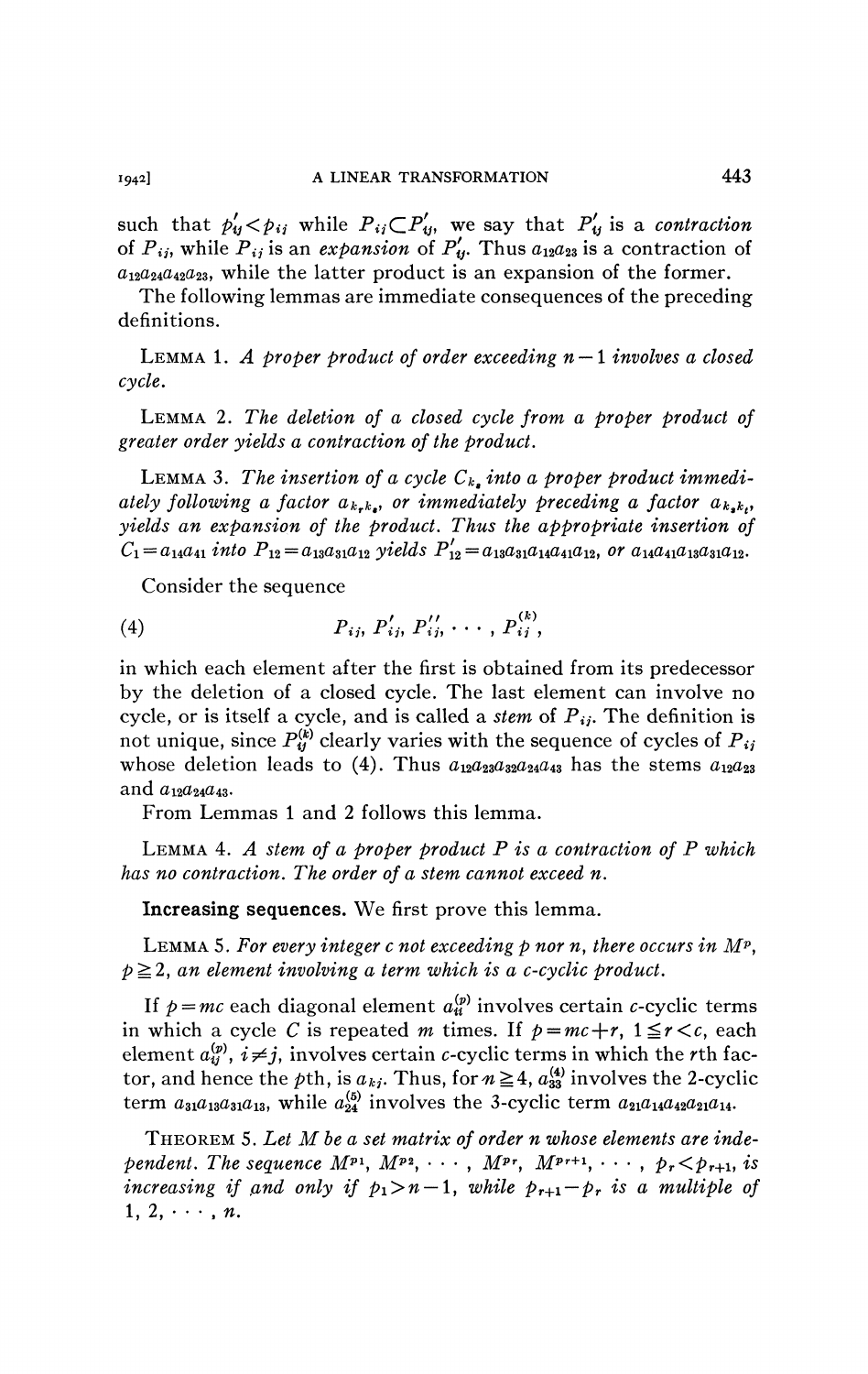By Lemma 1 a term P of  $a_{ij}^{(p_r)}$  involves a closed cycle C. Since  $p_{r+1}-p_r$  is a multiple of *c* we can insert appropriately into *P* sufficient repetitions of *C* to yield by Lemma 3 an expansion  $\overline{P} = P$  of order  $p_{r+1}$ . Thus  $\overline{P}$  is the required term of  $a^{(p_{r+1})}_{ij}$ .

Conversely, if  $p_1 \leq n-1$  there is a term *P'* of  $a^{(p_1)}_{ij}$  involving no cycle, and which by Lemma 1 and (A) is not contained in  $a_{ij}^{(p)}$  for  $p = p_2 \ge n$ . And if  $p_1 > n - 1$  while  $p_{r+1} - p_r$  is not a multiple of  $c \le n$ , there is by Lemma 5 an element  $a_{ij}^{(p_r)}$  of  $M^{p_r}$  involving a term  $P_r$ which is a c-cyclic product. Now a product  $P_{r+1}$  which contains  $P_r$ can by (A) involve only factors of  $P_r$ , and is hence c-cyclic. But since  $p_{r+1} - p_r$  is not a multiple of *c*, it follows that  $P_{r+1}$  is not coterminal with  $P_r$ , and so is not a term of  $a^{(p_{r+1})}_{ij}$ . From (A) we conclude that  $P_r$ is not contained in the set  $a_{ii}^{(p_{r+1})}$  and the theorem is established.

**Decreasing sequences.** Before proceeding we prove two lemmas.

LEMMA 6. *Let P be a proper product, S a sequence of cycles of P determining a stem P',*  $h = h(S)$  *the highest common factor of the orders of the cycles of S*, and c the greatest of these orders. There is a contraction  $\overline{P}$ *of P involving every subscript of P, and such that*  $\bar{p} \leq c(n-c+2) - 1$ ,  $p \equiv \bar{p} \pmod{h}$ .

Consider the following sequence

$$
S': P', C_1, C_2, \cdots, C_k,
$$

in which: (i)  $C_1$  is a cycle of *S* involving a subscript not found in  $P'$ , and has the maximum order of all such cycles, (ii) Each *C* following *C\* is a cycle of *S* involving a subscript which has previously appeared in  $S'$ , and one which has not done so. Further, all such cycles of  $S$ are in the sequence *S'.* 

It is easily shown that every subscript involved in P occurs in some cycle of *S'.* For let *k<sup>s</sup>* be the first subscript of P not found in *S'.* Since  $k_s$  cannot occur in the stem  $P'$ , it must first appear in  $P$  in a factor of the form  $a_{k_r k_\ell}$ . But  $k_s$  occurs in some cycle  $C'$  of  $S$ , while  $k_r$  occurs in a cycle of 5'. We infer from (ii) that *C'* is a cycle of *S',* and a contradiction is reached.

Now if the cycles  $C_1, C_2, \cdots, C_k$  exist, at least one involves a subscript of  $P'$ ; for the contrary assumption leads to a contradiction, as in the above argument, on consideration of the first appearance in  $P$ of a subscript of  $C_1, C_2, \cdots, C_k$ . It follows that the cycles of S' can be combined with  $P'$  into a contraction  $\overline{P}$  of P which involves every subscript of P.

Consider now the order of  $\overline{P}$ . We have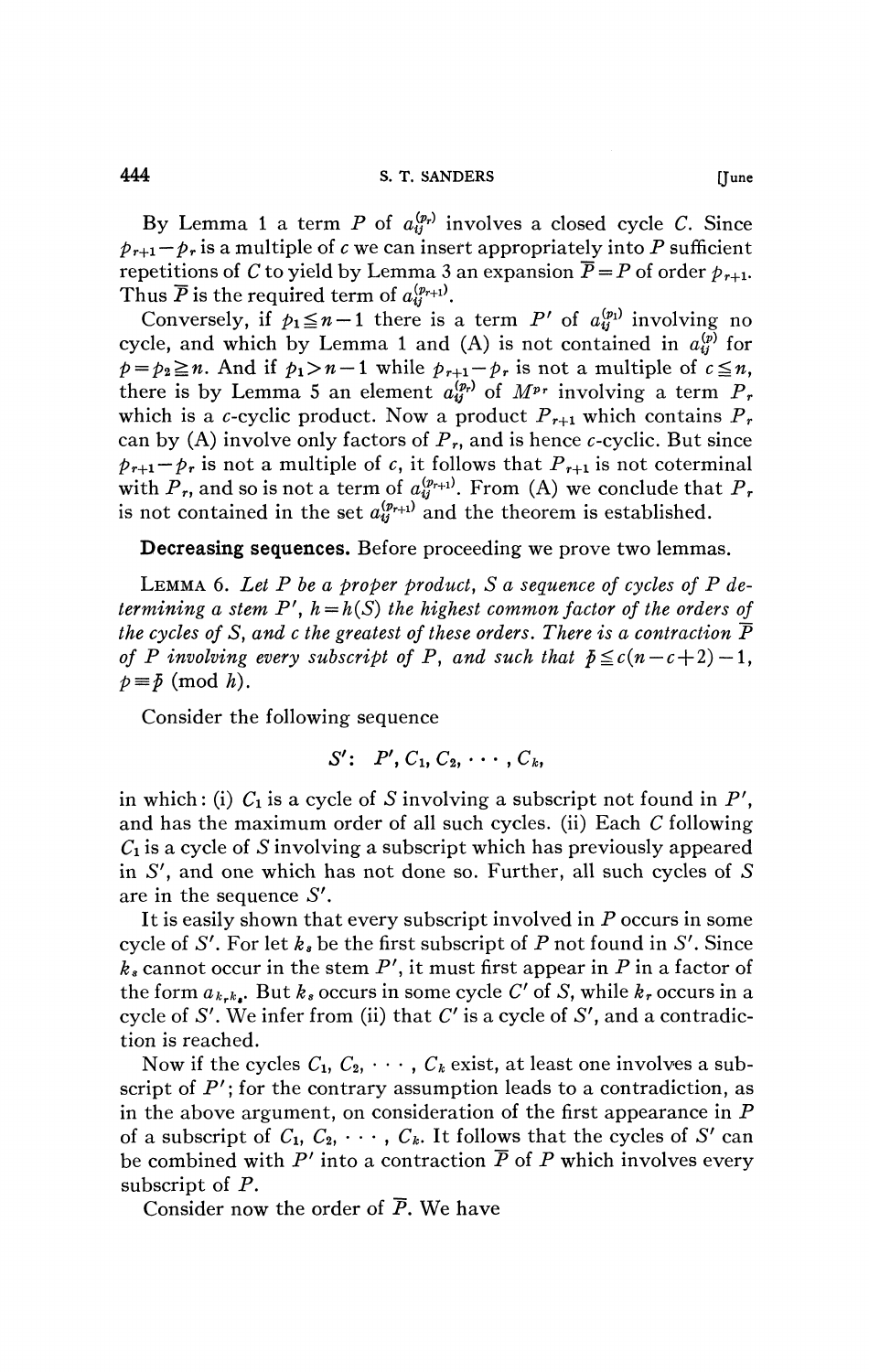**1942]** A LINEAR TRANSFORMATION **445** 

$$
\bar{p} = p' + \sum_{t=1}^{k} c_t, \qquad c_t \leq c.
$$

If  $p' \leq c-2$ , P' and  $C_1$  together involve at least c distinct subscripts, whence  $k \leq n - c + 1$ , and  $p \leq c - 2 + c(n - c + 1) < c(n - c + 2) - 1$ . While if  $p' > c - 2$ , P' and C<sub>1</sub> together involve at least  $p' + 1$  distinct subscripts, whence  $k \leq n - p'$ , and  $\bar{p} \leq p' + c(n-p') = cn - p'(c-1) \leq cn$  $-(c-1)^2 = c(n-c+2) - 1.$ 

The congruence  $p \equiv \bar{p} \pmod{h}$  follows from the definition of P' and  $\bar{P}$ . The lemma is established.

LEMMA 7. Let  $c_1 > c_2 > \cdots > c_m$  be a set  $S_1$  of positive integers whose *highest common factor is h* =  $h(S_1)$ . The equation  $c_1x_1+c_2x_2+\cdots+c_mx_m$  $= k$  has a non-negative integral solution  $(x_1', x_2', \dots, x_m')$  for every in*teger k which is a multiple of h exceeding*  $(c_1c_2/h) - c_1 - c_2$ .

THEOREM 6. *Let M be a set matrix of order n whose elements are independent. The sequence*  $M^{p_1}$ ,  $M^{p_2}$ ,  $\cdots$ ,  $M^{p_r}$ ,  $M^{p_{r+1}}$ ,  $\cdots$ ,  $p_r < p_{r+1}$ , is *decreasing if and only if*  $p_1 > (n-1)^2$ , while  $p_{r+1} - p_r$  is a multiple of  $1, 2, \cdots, n.$ 

**Sufficiency.** For any term P of  $a^{(p_{r+1})}_{ij}$ ; the theorem asserts the existence of a term  $P_1$  of  $a_{ij}^{(p_r)}$  such that  $P \subset P_1$ . Our procedure is to insert into a contraction of *P* appropriate cycles of *P* of the precise total order required to yield the desired product  $P_1$ .

Let *P'* be a stem of P, determined by a sequence *S* of cycles of P. Let  $\overline{P}$  be the contraction of  $P$  presented in Lemma 6; and let  $S_1: C_1, C_2, \cdots, C_m$ , be cycles of S among whose orders,  $c_1 > c_2 > \cdots > c_m$ occur all orders of cycles of *S*. If  $m = 1$ , the required term  $P_1$  is clearly encountered in the sequence (4) of products defining *P'.* 

*Case* 1.  $c_1 < n$ .

By Lemma 6 we have

$$
p_r - \bar{p} > (n-1)^2 - c_1(n-c_1+2) + 1
$$
  
= c\_1(c\_1-1) - c\_1 - (c\_1-1) + (n-1)(n-c\_1-1),

whence

(5) 
$$
p_r - \bar{p} > c_1(c_1 - 1) - c_1 - (c_1 - 1) \geq \frac{c_1 c_2}{h} - c_1 - c_2.
$$

Now by the same lemma,  $p_{r+1} - \bar{p} \equiv 0 \pmod{h}$ , hence from  $p_{r+1} - p_{r} \equiv 0$  $(mod h)$  follows

<sup>4</sup> This lemma is readily established by mathematical induction. However, a better bound on *k*, namely,  $(c_1 c_m/h) - c_1 - c_m$  has been communicated to the author by Dr. Alfred Brauer.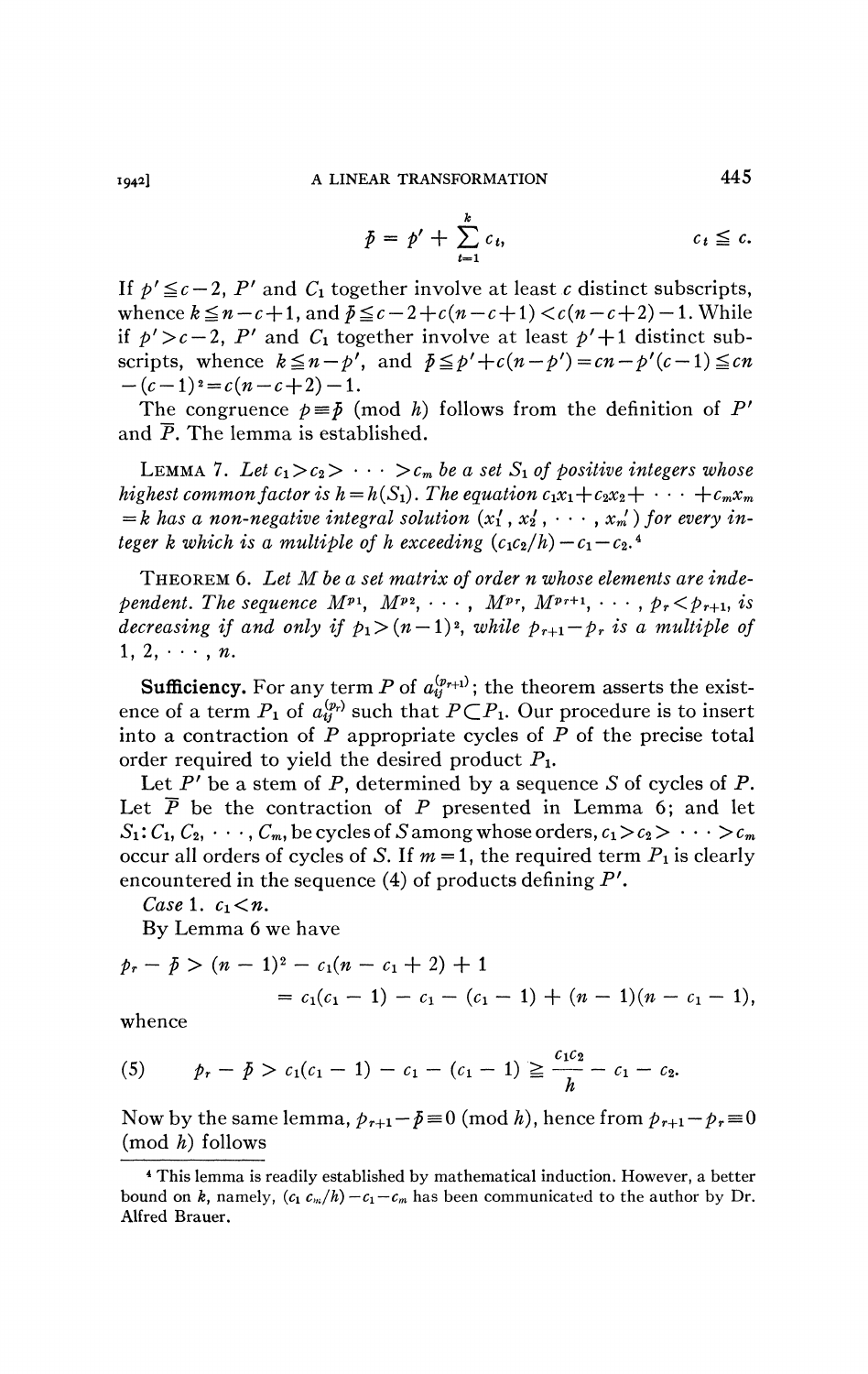446 **S. T. SANDERS [June** 

(6) 
$$
p_r - \bar{p} \equiv 0 \pmod{h}.
$$

By (5), (6), and Lemma 7 there is established the existence of nonnegative integers,  $x'_1$ ,  $x'_2$ ,  $\cdots$ ,  $x'_m$  such that

$$
\bar{p}+\sum_{t=1}^m c_tx'_t=p_r.
$$

By Lemmas 6 and 3 we can insert the cycles  $C_1, C_2, \cdots, C_m$  into  $\overline{P}$  and obtain the required product  $P_1$ .

*Case 2.*  $c_1 = n$ ,  $c_2 < n - 1$ .

Again by Lemma 6

$$
p_r - \bar{p} > (n-1)^2 - c_1(n - c_1 + 2) + 1
$$
  
=  $c_1(c_1 - 2) - c_1 - (c_1 - 2) + (n-2)(n - c_1),$ 

whence

$$
p_r - \bar{p} > c_1(c_1 - 2) - c_1 - (c_1 - 2) \geq \frac{c_1c_2}{h} - c_1 - c_2,
$$

and the proof proceeds as in Case 1.

*Case* 3.  $c_1 = n$ ,  $c_2 = n - 1$ .

Here the contraction  $P'$ , instead of  $\overline{P}$ , is employed. We have by Lemma 4

$$
p_r-p'>(n-1)^2-n=c_1c_2-c_1-c_2.
$$

Since  $h = 1$  it follows by Lemma 7 that non-negative integers,  $x_1, x_2,$ exist such that  $p' + c_1x_1' + c_2x_2' = p_r$ . Thus since P' must involve a subscript of  $C_1$  and  $C_2$ , it is possible to insert the cycles  $C_1$ ,  $C_2$ , into P' and obtain by Lemma 3 the required product  $P_1$ .

**Necessity.** As in Theorem 5 it can be shown that  $p_{r+1} - p_r$  must be a multiple of 1, 2,  $\dots$ , *n*; while for the condition  $p_1 > (n-1)^2$ , it will suffice to produce a term of an element of *Mp2* which is not contained in the corresponding element of  $M^{p_1}$ , although  $p_2 - p_1$  is a multiple of  $1, 2, \cdots, n$ .

Consider the *n*-cyclic product  $P'_1$  of order  $p_1+n-1$  whose defining cycle is  $C_1 = a_{12}a_{23} \cdots a_{n1}$ , and the  $(n-1)$ -cyclic product  $P'_2$  of order  $p_2 - p_1 - n + 1$  whose defining cycle is  $C_2 = a_{23}a_{34} \cdots a_{n2}$ . By inserting  $P_2'$  into  $P_1'$  following any factor  $a_{12}$ , a proper product P of order  $p_2$ is obtained which is a term of an element of the first row of *Mp2 .*  Now from  $(A)$  and the structure of P it follows that any proper coterminal product containing  $P$  can be had from  $P$  by deletion of the cycles  $C_1$ ,  $C_2$ . We are thus led to the equation

(7) 
$$
nx_1 + (n-1)x_2 = p_2 - p_1,
$$